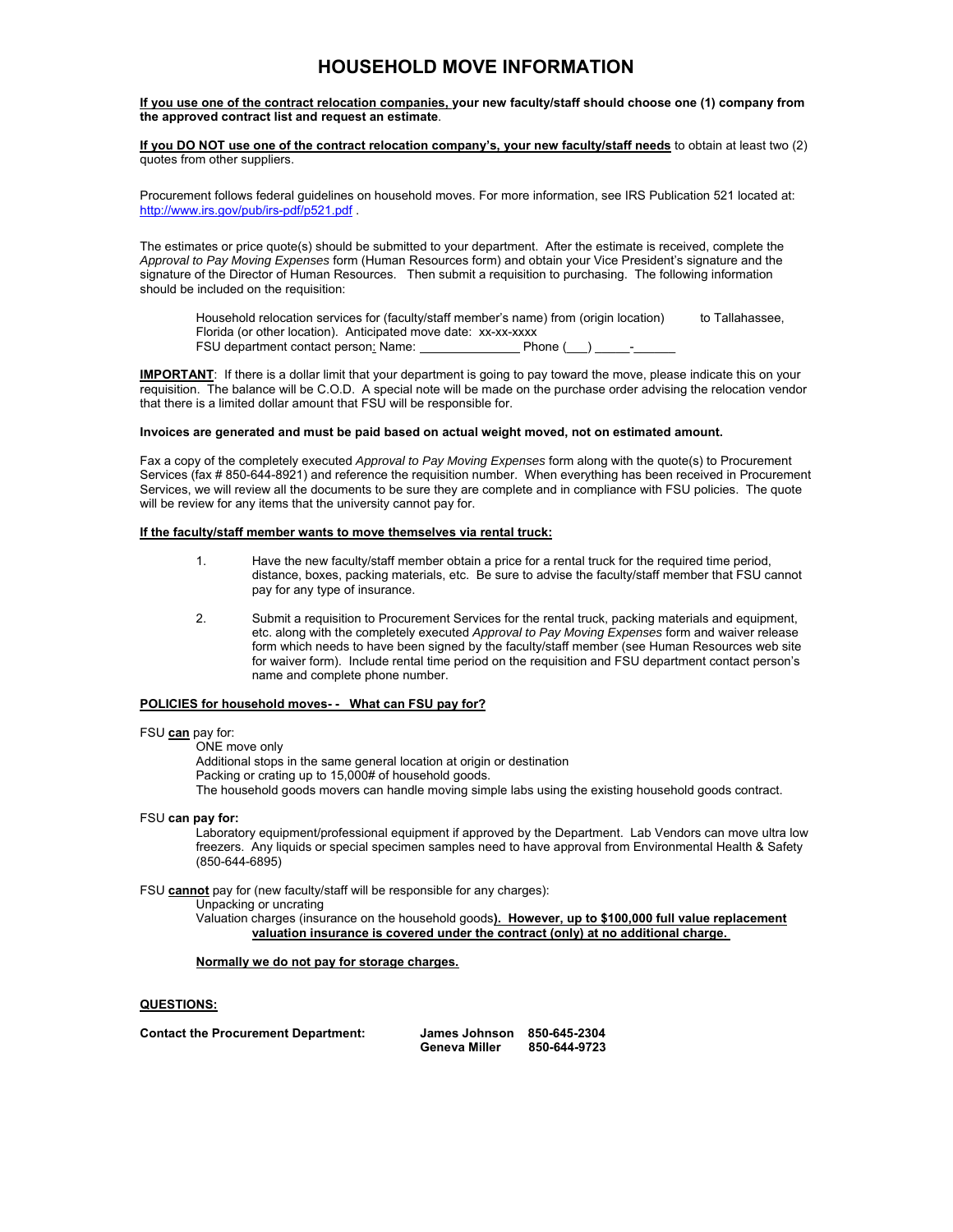# **ITN 12SP-114 Contact Information Renewal Period April 1, 2012– March 31, 2017 (There is an option to renew for three (3) additional years)**

### **Household Moves**

A Turner Moving & Storage / North American Van Lines 1001 NW 53 Ave Gainesville FL 32609 Contact: Tammy Turner (800-231-0406) Email: tturner@a-turnermoving.com Local 352-372-0406 Fax: 352-372-1474

Browning Moving & Storage / United Van Lines 3725 N Frontage Rd Lakeland, FL 33810 Contact: Pam Mueller (800 722-6683 x 222) Email: Pamm@browningmoving.com Local: 863-683-6494 FAX: 863-683-5102

Hills Van Service of North Florida / National Van Lines 3540 NE Waldo Rd Gainesville, FL 32609 Contact: Melody Hibbitts (800) 749-6067 Email: melody.hibbitts@hillsvan.com Local: 372-4271 FAX: (352) 372-5630

Berger Moving & Storage / Allied Van Lines 5115 W Clifton Street Tampa, FL 33634 Contact: Mary Morse (800-237-5572) Email: MaryMo@bergerallied.com Local: 813-885-6771 FAX: 813-884-4921

## **Lab Moves**

The Cryo Guys Bioscience Transportation & Storage 7467 Hwy 67 East Cookville, TX 75558 Contact: Mike Tomasek Email: mike.tomasek@thecryoguys.com Phone: 888-279-6489 Fax: 903-572-7150

Pacific Biostorage / Scientific Transport 22841 Lockness Ave. Torrance, CA 90501 Contact: Dan Wassung Email: dwassung@pbmmi.com Phone: 866-977-2664 Fax: 310-517-8617